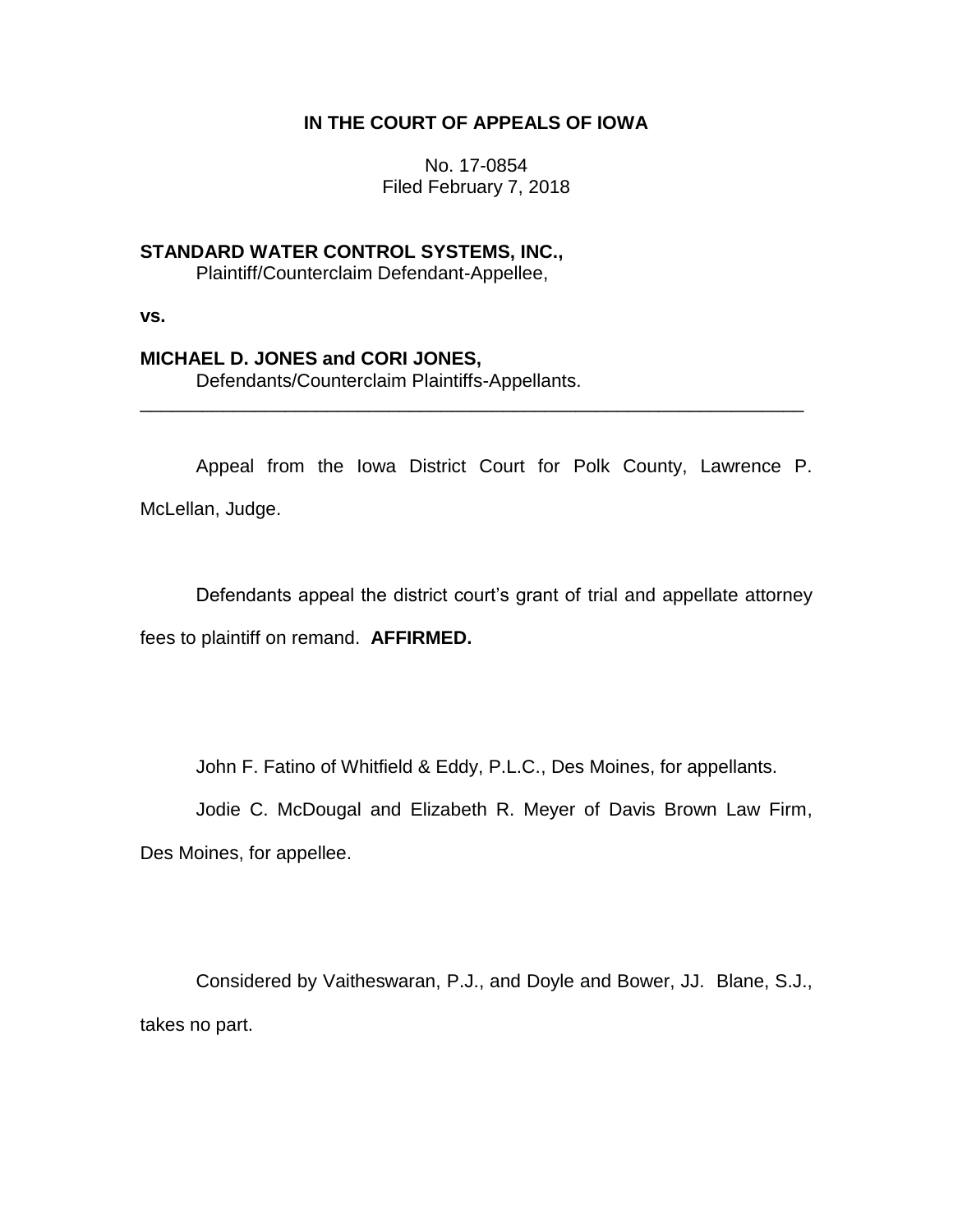### **BOWER, Judge.**

 $\overline{a}$ 

Michael and Cori Jones (the Joneses) appeal the district court's grant of trial and appellate attorney fees to Standard Water Control Systems, Inc. (Standard Water) on remand. We find the district court did not abuse its discretion in awarding trial attorney fees or attorney fees for a previous appeal. We do not award any attorney fees for the present appeal. We affirm the decision of the district court.

### **I. Background Facts & Proceedings**

On November 5, 2014, Standard Water obtained a judgment against the Joneses for \$5400, plus interest of twelve percent, and costs and attorney fees, on its action for foreclosure of a mechanic's lien and breach of contract based on work Standard Water performed at the Joneses' home.<sup>1</sup> After a separate hearing, the district court entered an order on February 11, 2015, finding Standard Water was entitled to attorney fees of \$43,835.25, and costs of \$559.04.

The Joneses appealed the district court's decision. We affirmed the award of damages under the mechanic's lien. *Standard Water Control Sys., Inc. v. Jones*, 888 N.W.2d 673, 678 (Iowa Ct. App. 2016). In looking at the award of attorney fees, we looked at the factors found in *Schaffer v. Frank Moyer Construction, Inc.*, 628 N.W.2d 11, 24 (Iowa 2001). *Id.* at 679. We stated:

<sup>1</sup> The court determined there was work worth about \$500 which had not been performed. The court ruled either the Joneses should permit Standard Water to complete the work or the judgment would be reduced by \$500. The Joneses decided not to have Standard Water complete the work, and the judgment was subsequently reduced to \$4900.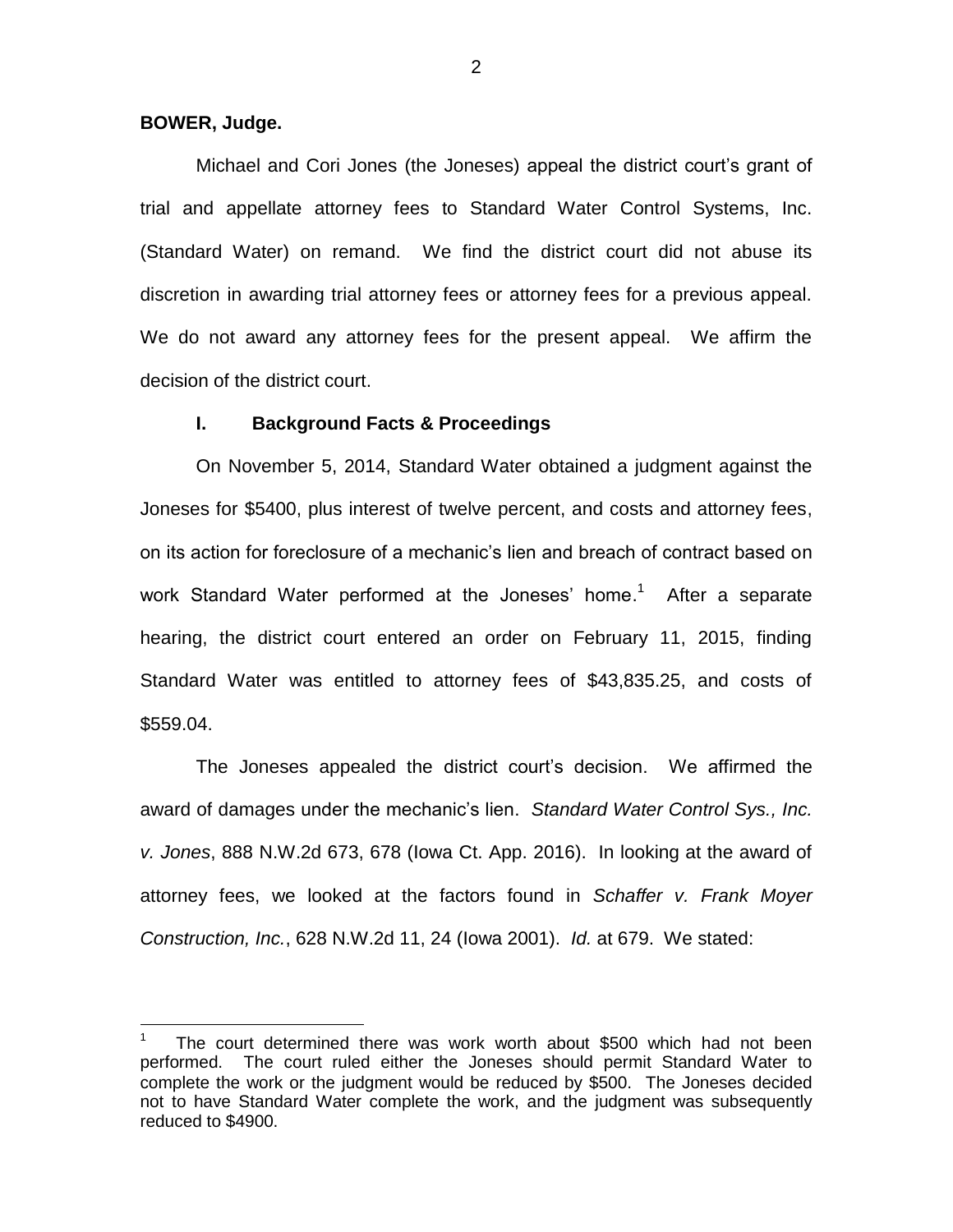In light of our consideration of the *Schaffer* factors, we are not persuaded the attorney fees award should stand. While recognizing that undue emphasis on the size of the judgment is improper, the fee award exceeded 800% of the underlying judgment. *Cf. Paper's Lumber & Supply v. Schipper*, No. 12–0103, 2013 WL 750410, at \*5 (Iowa Ct. App. Feb. 27, 2013) (rejecting argument fee award "above a certain percentage of the underlying judgment is per se unreasonable," but noting fee award was "just over forty percent of the underlying judgment"). In addition, the district court underemphasized the time *necessarily* spent on this matter given the limited amount at issue and the limited factual issue presented. We remand for additional fact-finding to determine an award consistent with the facts presented in this case and the *Schaffer* factors.

*Id.* The Joneses' request for further review was denied by the Iowa Supreme Court.

A hearing was held on remand. The district court reviewed all of the billings submitted by legal counsel for Standard Water in which they had originally sought legal fees of \$56,014.25. The court made further reductions, finding some expenses should be reduced or eliminated, and concluded Standard Water was entitled to trial attorney fees of \$41,670.25. In addition, Standard Water sought appellate attorney fees of \$29,144. The court determined Standard Water was not entirely successful on appeal and reduced the appellate attorney fee award to \$17,283.44. In total, the court found the Joneses should pay \$58,953.69 for Standard Water's attorney fees.

The Joneses filed a motion pursuant to Iowa Rule of Civil Procedure 1.904(2), claiming Standard Water should only be entitled to those fees necessary to prove the mechanic's lien. They also filed a motion to reopen the record, stating a recent amendment to the mechanic's lien statute was relevant to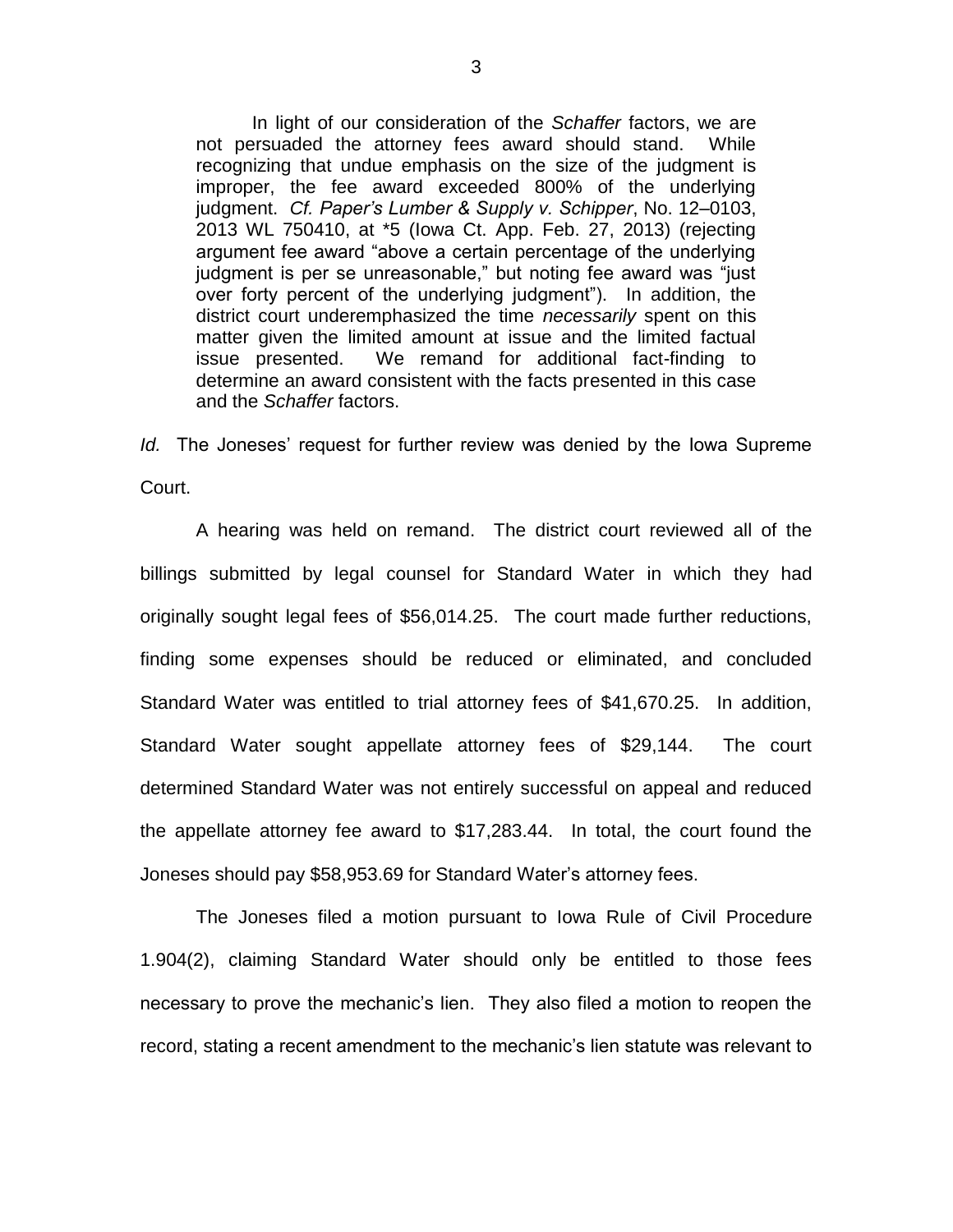the issue of attorney fees. The court entered an order on May 9, 2017, denying the Joneses post-trial motions. The Joneses now appeal.

## **II. Standard of Review**

The district court has broad, but not unlimited, discretion in awarding attorney fees in a mechanic's lien case. *Baumhoefener Nursery, Inc. v. A & D P'ship, II*, 618 N.W.2d 363, 368 (Iowa 2000). "Reversal is warranted only when the court rests its discretionary ruling on grounds that are clearly unreasonable or untenable." *Id.* Thus, on appeal, we do not substitute our judgment for that of the district court but consider whether the court abused its discretion. *See De Stefano v. Apts. Downtown, Inc.*, 879 N.W.2d 155, 164 (Iowa 2016) (noting we review a district court's award of attorney fees for an abuse of discretion).

#### **III. Merits**

The Joneses claim the award of attorney fees in this case is excessive. They point out the award of trial and appellate attorney fees in the remand decision is more than twelve times the amount of the judgment. The Joneses state the district court did not sufficiently reduce the amount of the trial attorney fees in the remand decision and the total amount of attorney fees increased due to the addition of appellate attorney fees. They ask to have the amount of attorney fees reduced to reflect the amount actually necessary to obtain the judgment.

In *Schaffer*, 628 N.W.2d at 23-34, the Iowa Supreme Court stated:

An applicant for attorney fees has the burden to prove that the services were reasonably necessary and that the charges were reasonable in amount. The appropriate factors for the district court to consider in awarding attorney fees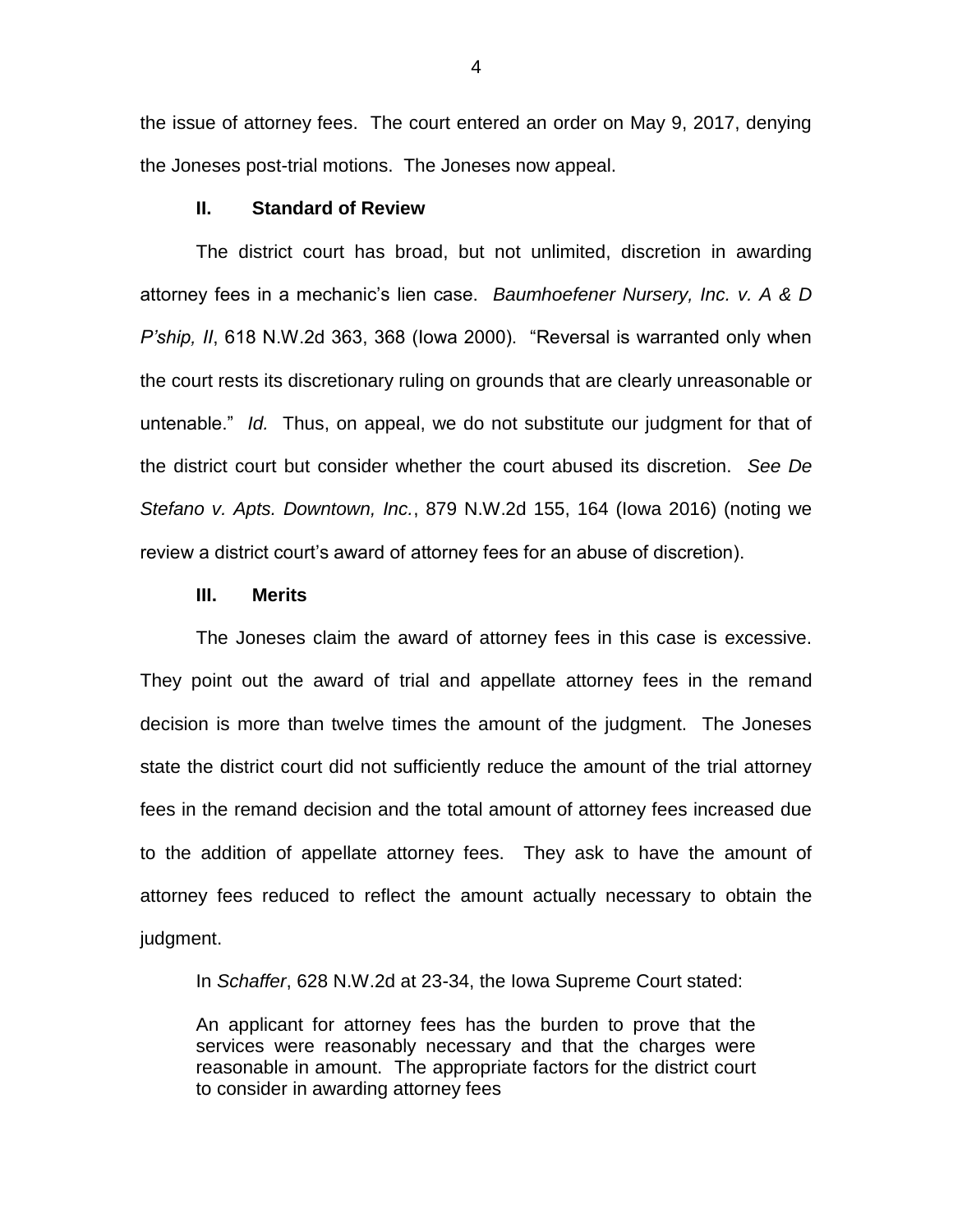include the time necessarily spent, the nature and extent of the service, the amount involved, the difficulty of handling and importance of the issues, the responsibility assumed and results obtained, the standing and experience of the attorney in the profession, and the customary charges for similar service.

Additionally, "[t]he district court must look at the whole picture and, using independent judgment with the benefit of hindsight, decide on a total fee appropriate for handling the complete case."

(Citations omitted.)

We consider the district court to be an expert on the matter of attorney fees. *Landals v. George A. Rolfes Co.*, 454 N.W.2d 891, 897 (Iowa 1990). In considering attorney fees, a court "may make reductions for 'partial success, duplicative hours, or hours not reasonably expended.'" *Lee v. State*, \_\_\_ N.W.2d \_\_\_, \_\_\_, 2018 WL 387939, at \*8 (Iowa 2018) (citation omitted). The proportionality of the award to the amount of attorney fees is one factor to consider, but it cannot be the sole factor in determining the amount of attorney fees. *See Lynch v. City of Des Moines*, 464 N.W.2d 236, 239 (Iowa 1990).

**A.** Looking at the factor of proportionality alone could lead to the conclusion the award of trial attorney fees is excessive. The district court, however, properly considered the whole picture. The court looked at all of the factors set out in *Schaffer* and stated:

With these factors in mind the court reviewed the pleadings filed by the parties, including but not limited to all pre-trial motions and the motion for summary judgment, the submissions in support and in opposition to the motions, and the court's rulings. The court outlined in detail its review of the time entries and indicated where the court felt the time was not necessary or duplicative and reduced the fee award by that amount. This court acknowledged that the attorney fee request gave it pause, and that is why the court conducted a thorough review of the pleadings and pretrial matters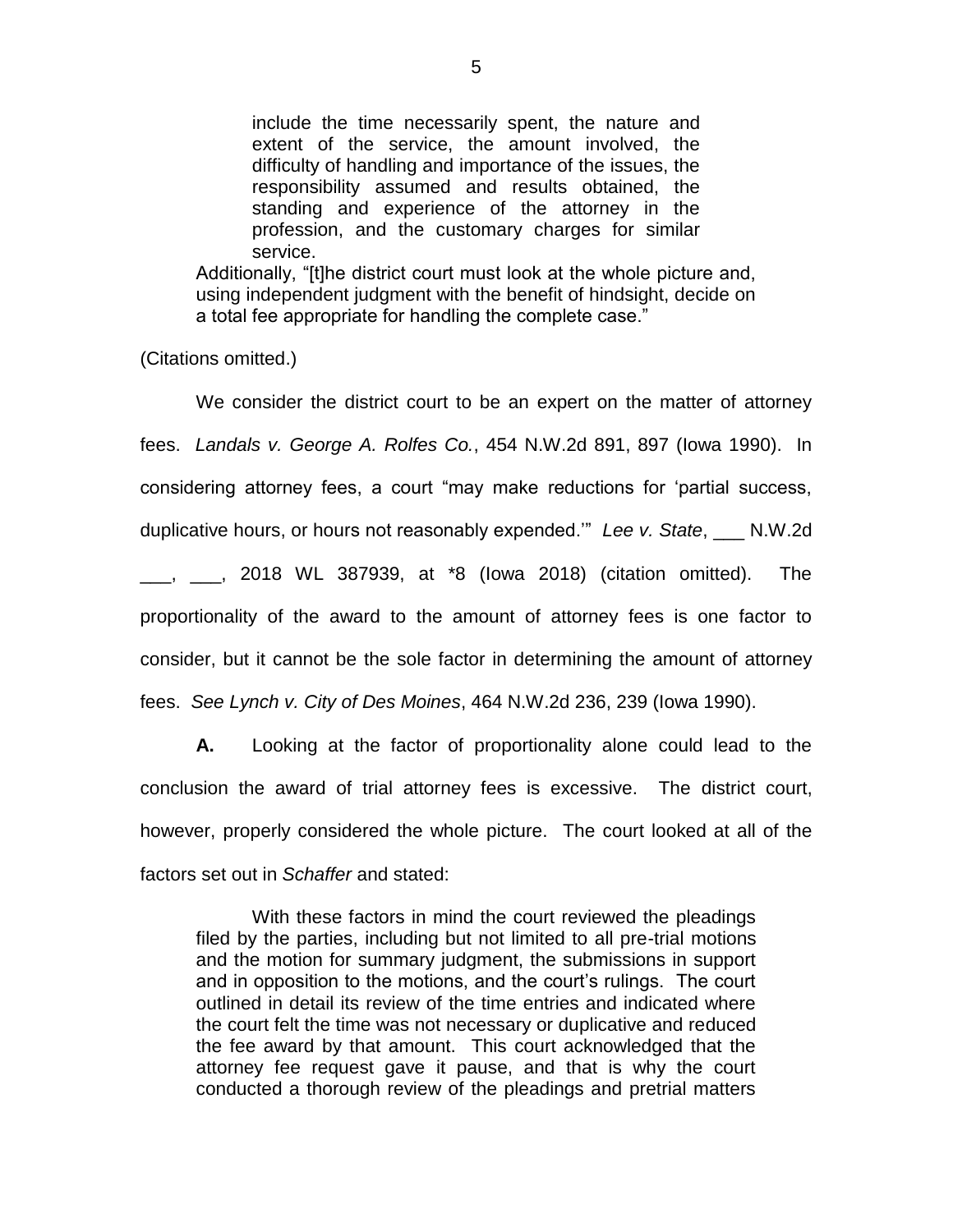prior to trial so that the court would understand why the time involved was substantial.

The district court conducted an extensive review of the records submitted to support Standard Water's request for trial attorney fees, looking at "the time *necessarily* spent on this matter given the limited amount at issue and the limited factual issue presented," as required in our previous opinion. *See Standard Water Control Sys.*, 888 N.W.2d at 679. After engaging in this review, the court reduced the award of trial attorney fees from \$43,835.25 to \$41,670.25.

We conclude the district court did not abuse its discretion in determining the amount of trial attorney fees. This case involves an extensive procedural history, including a matter of first impression concerning the interpretation of Iowa Code section 572.13A(1) (2013). *See id.* at 675. There was zealous representation by both parties throughout the case. Although the award of trial attorney fees seems high, we find it is supported by the specific circumstances of the case.

**B.** The Joneses also claim the award of appellate attorney fees was excessive. Standard Water sought appellate attorney fees of \$29,144. The district court found Standard Water was not entirely successful on appeal because the issue of trial attorney fees had been vacated and remanded. The court reviewed the hours billed for appellate work and the hourly rates paid to the attorneys working on the appeal. After considering whether the bills were reasonable and necessary, the court determined Standard Water should be awarded \$17,283.44 in appellate attorney fees.

6